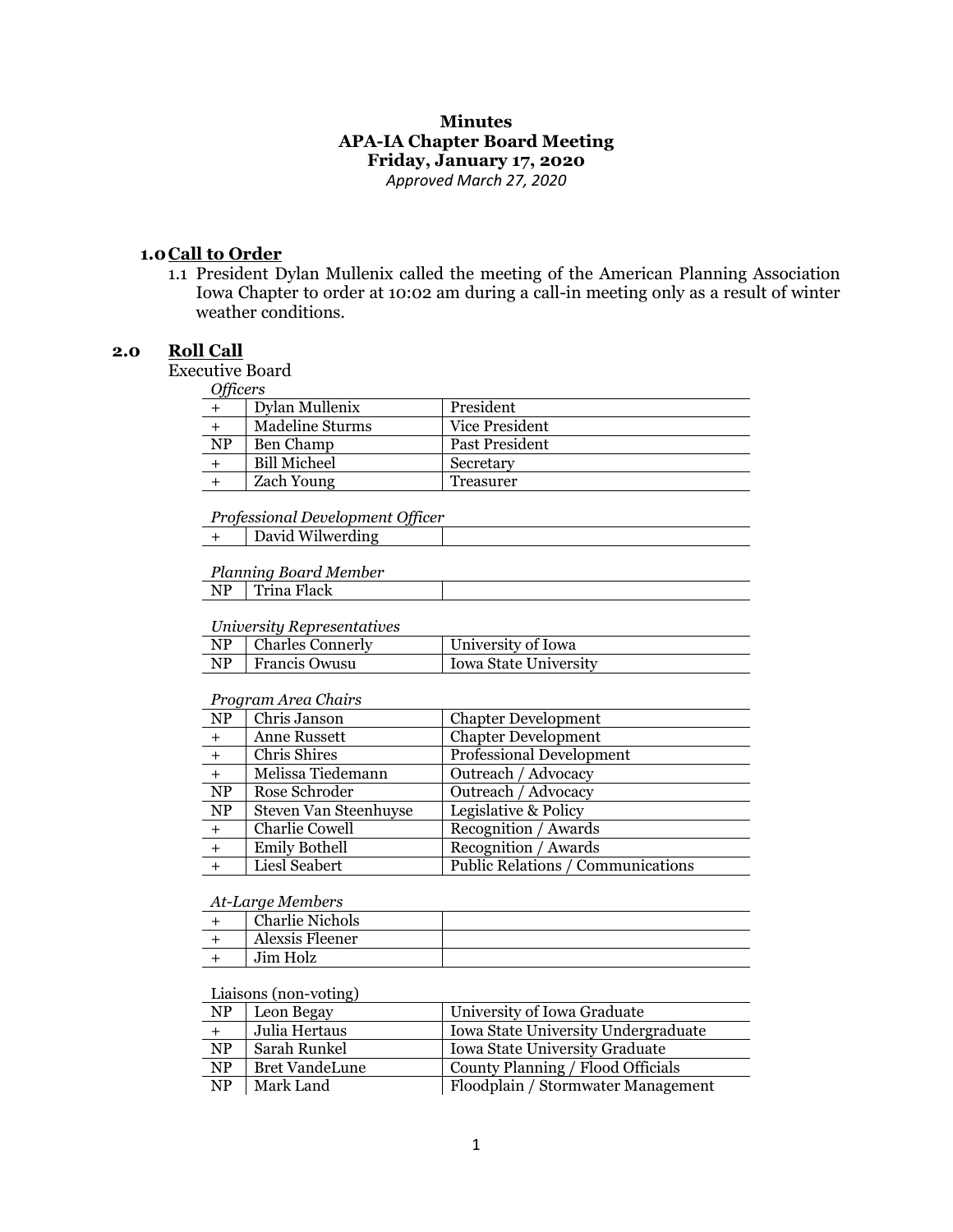15 *(of 21)* - Voting Members Present (*notated "+"*) *(12 required to achieve quorum)*

## **3.0 Introduction and Welcoming of Any Guests/Others**

No guests present on the phone.

## **4.0 Approval of Agenda and Minutes**

4.1 Approval of Agenda for Friday, January 17, 2020. *Motion by Young, seconded by Wilwerding. Unanimous Approval.* 4.2 Approval of the Minutes, as read, from Friday, November 15, 2019.

*Motion by Sturms, seconded by Bothell. Unanimous Approval.*

### **5.0 APA Iowa Membership Forum/Input**

Mullenix opened the floor for membership input.

No discussion.

## **6.0 Business Items**

6.1 Consideration of Re-appointment of David Wilwerding as the Professional Development Officer.

Mullenix indicated that Wilwerding's term is up this month and Mullenix has asked him to continue. No discussion. Mullenix requested motion to re-appoint Wilwerding.

*Motion to re-appoint made by Holz, seconded by Nichols. Unanimous Approval.*

6.2 Consideration of 2020 Lobbyist Registration for Chapter President and Legislative & Policy Program Area Chairperson

Mullenix indicated that the Chapter President and the Legislative & Policy Program Chair serve in this person. This includes Mullenix and Van Steenhuyse.

*Motion to re-appoint made by Holz, seconded by Wilwerding. Unanimous Approval.*

6.3 Consideration of Approval of Re-appointment of Melissa Tiedemann as the Outreach/Advocacy Co-chairperson.

Mullenix indicated that Tiedemann's term is up and she is willing to continue to serve.

*Motion to reappoint made by Young, seconded by Russett. Unanimous Approval.*

\* *Melissa Tiedemann joined the meeting at 10:03AM*

6.4 Consideration of Approval for 2019 Chapter Annual Report

Mullenix presented a review of the 2019 Chapter Annual Report and indicated that the plan is required to be completed to conform to the Chapter Performance criteria from APA.

*Motion to approve the 2019 Chapter Annual Report, made by Wilwerding, seconded by Holz. Unanimous Approval.*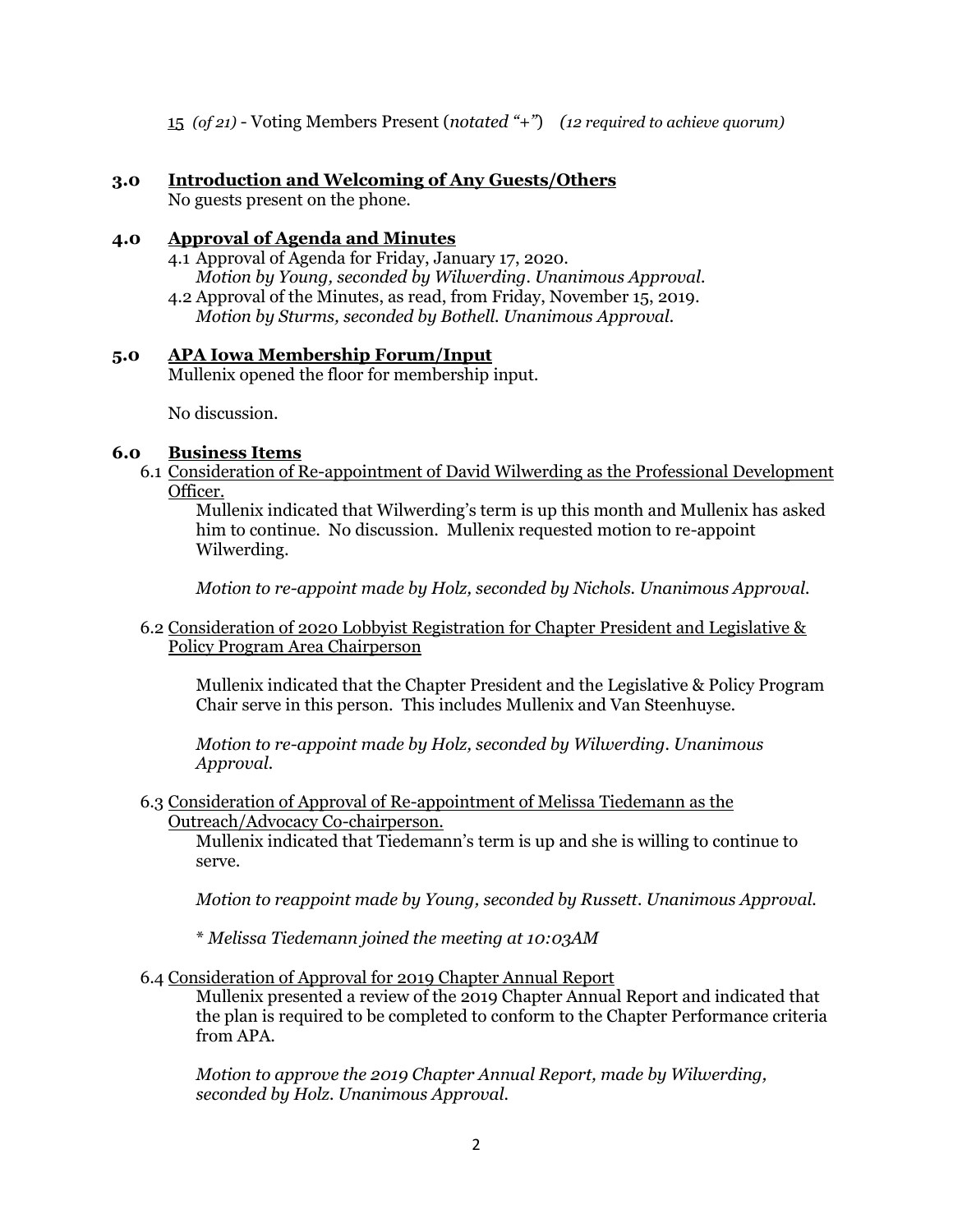6.5 Consideration of Approval for 2020 Chapter Work Plan

Mullenix presented a review of the 2020 Chapter Work Plan. Some brief discussion of specific contents.

*Motion to approve the 2020 Chapter Work Plan by Holz and seconded by Russett. Unanimous Approval.*

#### 6.6 Consideration of Approval for 2020 Legislative Agenda

Mullenix explained that two versions of the Legislative Agenda were included in the packet: one that shows the amendments made based on the last Board meeting and one version that is the final including all of the amendments.

*Motion to approve the legislative agenda by Russett and seconded by Holz. Unanimous Approval.*

### **7.0 Discussion Items**

#### 7.1 2020 Calendar of Events

Mullenix indicated the Chapter is putting together a calendar of events for the year. The Work Program lists a number of training opportunities, networking events, etc. The calendar of events would include these and add dates to these. Shires indicated that the Professional Development Committee decided on a regular schedule for events in the Des Moines area. Sturms indicated that the group had decided this schedule was the second Thursday of every month from 3:00PM to 5:00PM. Sturms indicated that Tony is going to reach out to division leaders to assist with programming these educational and networking events. Starting in February there will be regularly scheduled networking and learning events.

Mullenix requested that if events are scheduled anywhere in Iowa to get them on the APA-IA website so they can be included on the master list of events.

Schroder indicated that other professional organizations have been reaching out to her interested in cross-posting events (i.e. AIA).

Russett indicated that the Eastern Iowa group should meet to discuss a strategy moving forward. Micheel discussed existing regular events.

#### 7.2 2020 Upper Midwest Conference (Des Moines)

Sturms reported that the Planning Committee had their kick-off call yesterday, reviewed surveys from the Iowa City Conference, reviewed possible reception locations, and discussed mobile tours. Please provide any ideas to Sturms.

#### 7.3 2020 Design Day on the Hill

Mullenix discussed the basics of Design Day on the Hill and reported that the date is Feb. 24<sup>th</sup>, 2020. Mullenix hopes to put together professional development opportunity associated with this event to learn about bills currently being considered. If anyone has ideas, please get them to Dylan.

Sturms indicated that she had met with Kristina and that ASLA presents themselves as experts and sends legislators a letter indicating the date they will be there and that they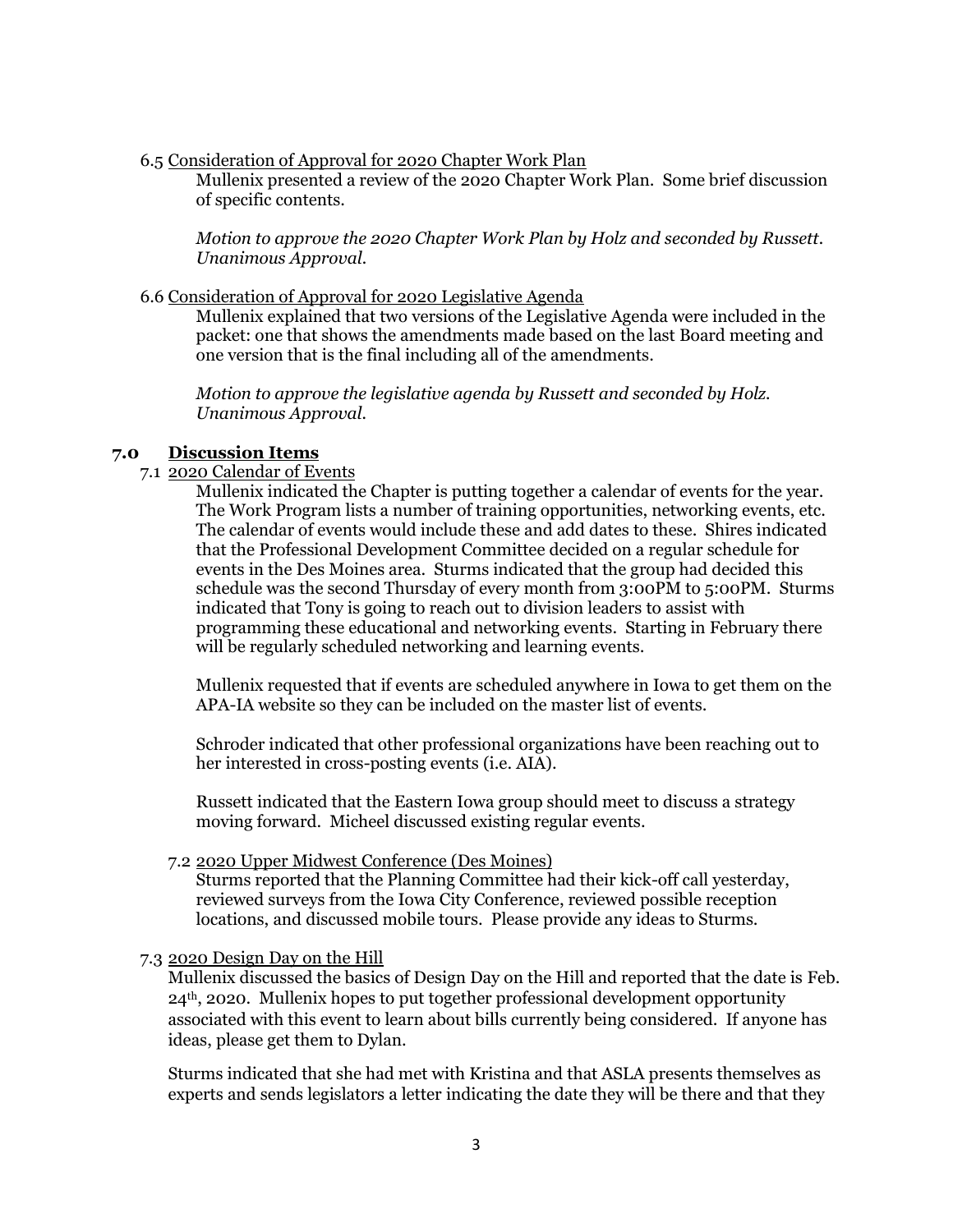are willing to answer questions about topics on which the ASLA are subject matter experts.

Mullenix encouraged anyone with relationships with legislators to ask them to attend.

7.4 ISU Student Firm Crawl

Schroder indicated that she would like to meet with Mullenix to discuss what firms might be interested in hosting and discussed some additional details of what each firm might offer as a host. Schroder indicated that she would like to have this figured out by February or March. Mullenix and Schroder indicated that we could offer this at other schools like the University of Iowa. Schroder indicated approx. 15-20 students attending.

### 7.5 Small Cell Workshop Sponsored by APA-IA

Kristina (Chapter Administrator) has been tasked with hosting three Small Cell Workshops outside of the central Iowa area. Kristina has been working through setting these up (dates, times, locations, etc.) Focused on communities that can get the most individuals to the workshops. Schroder indicated that she suggested this topic because the chapter gets regulatory questions from local governments related to the State legislation. Schroder also mentioned that the workshop structure and the target audience is still being sorted out. Nichols mentioned that he believes that the workshop will be beneficial for County Zoning Officials.

### **8.0 Officers Reports**

8.1 President (Mullenix)

Mullenix mentioned that he has been working on the Annual Report and the Work Plan over the past few months. There are two vacant positions that need to be filled (Cowell Awards Co-Chair and Shires Professional Development) and Mullenix is working on filling those. Also preparing for the Houston conference.

#### 8.2 Vice President (Sturms)

Sturms reported that Chapter is registered to have a booth at the career fair at Iowa State College of Design on Feb. 20<sup>th</sup> from 12:00PM to 5:00PM. Wilwerding and Schroder are willing to help staff the booth. If you are interested in staffing the booth contact Sturms. Request out to companies to submit jobs that students could look over and the Chapter will be sharing AICP candidate information to students.

Sturms has been in touch with APA National planning staff to secure recommendations for locations for All Iowa Reception, but has not received any yet.

Holz requested to be kept in the loop about the ISU career fair.

8.3 Immediate Past-President (Champ) No report.

### 8.4 Secretary (Filippini)

Micheel indicated that there are three meetings on the schedule that are To Be Determined in March, July, in November. Micheel will be working to get those TBD locations scheduled. Micheel also suggested that the March meeting be held at ISU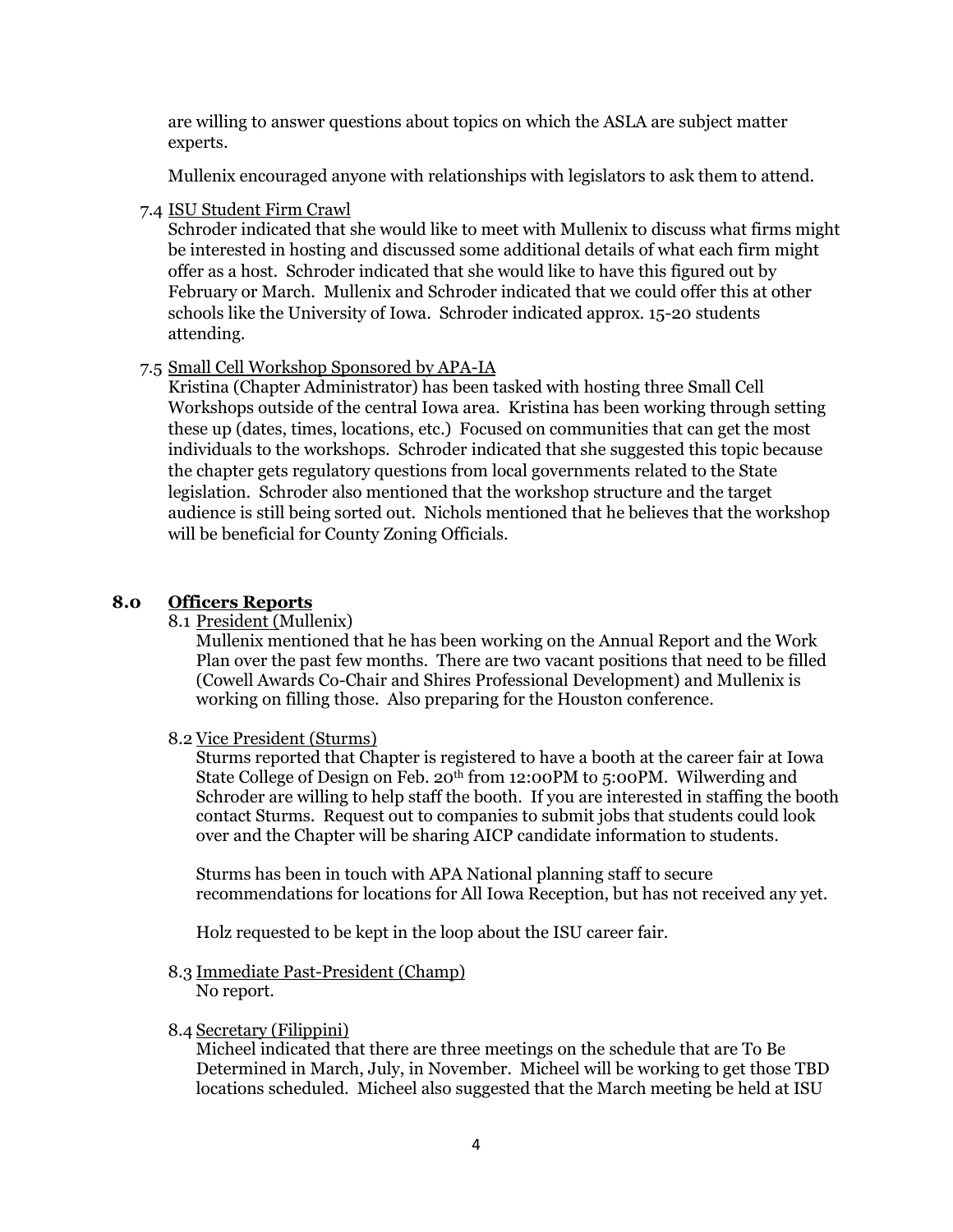to take advantage of the presentation that was scheduled for the meeting, but not taking place because of the weather and phone only meeting.

### 8.5 Treasurer (Young)

Young reported that he is continuing to work with Kristina to get the Chapter bank account switched over from US Bank to the new bank. Challenges include getting an IRS form to prove that the Chapter has non-profit status. The IRS can provide one; however, the IRS needs a current address. Young had to file a Change of Address form with the IRS, which will take 4 to 6 weeks to process.

Young reported on the Treasurer's Report. End of Year budget items discussed by Young included double payment on CM dues and subscriptions membership in 2019, unbudgeted payments for chapter administrative services, a payment for our retainer of \$1,200, and down payment for 2020 conference. With these items factored in the \$5000 negative balance works out to be a \$600 positive balance for 2019 and puts the Chapter in line with what was budgeted for the year.

Schroder asked if Young had tried all of the former officer's addresses and that the address of record could possibly be the national office address.

Young mentioned that the Chapter has a positive end of year balance of \$40,000 in the bank account.

*Motion to accept the Treasurer's Report by Wilwerding, second by Tiedemann. Unanimous approval.* 

#### **9.0 Executive Board Reports**

#### 9.1 Professional Development Officer (Wilwerding)

Wilwerding reported that the Chapter has all of the AICP exam prep materials on the Chapter website. Wilwerding also indicated that he secured free registration for the national conference through the national APA office through a program for PDO's.

9.2 Planning Board Member (Flack) No report.

#### 9.3 University of Iowa (Connerly)

Connerly reported that the Iowa Initiative for Sustainable Communities Program has been moved back into the School of Urban and Regional Planning. Travis Krause (class of 2013) joined the staff January 1 to operate the program for URP. Connerly having discussions with communities who submitted responses to the recent call for projects to be completed during the next two years.

Connerly indicated that the School of Urban Regional Planning have submitted a petition to change the name to the School of Planning and Public Affairs to be acted on by the Board of Regents.

- 9.4 Iowa State University (Owusu) No report.
- 9.5 At-Large Representative (Holz/Nichols/Fleener)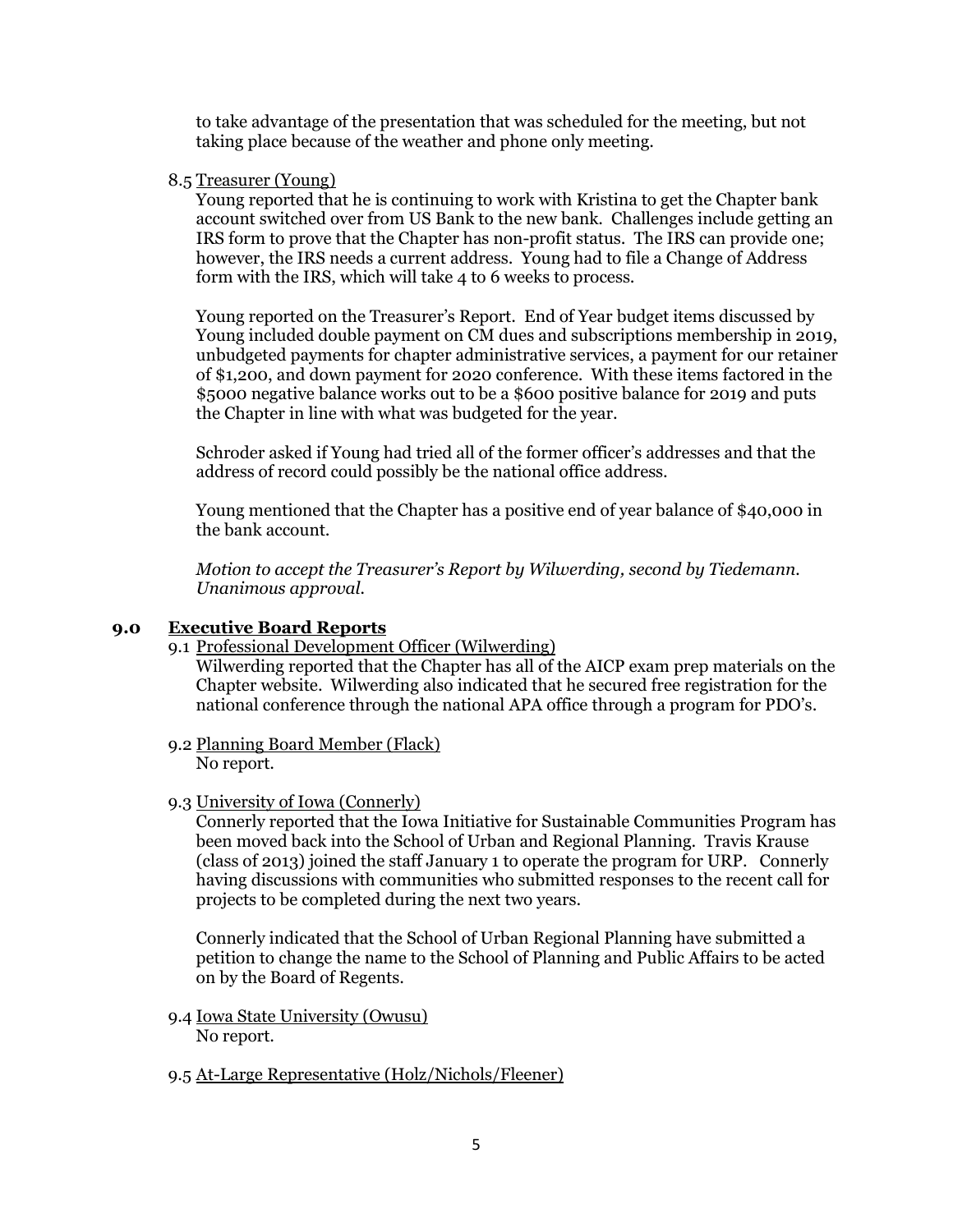Holz indicated that the Ankeny office would be interested in helping out with the Student Firm crawl.

- 9.6 Chapter Development Program (Janson/Russett) No report.
- 9.7 Professional Development (Shires) No report
- 9.8 Outreach / Advocacy Program (Schroder/Tiedemann) Schroder thanked those that have passed along information to individuals from other professional organizations about cross marketing and networking to her and Tiedemann.
- 9.9 Legislative and Policy Program (Van Steenhuyse) Mullenix reported that Van Steenhuyse is watching to pieces of legislation currently. Mullenix indicated that Van Steenhuyse attended a national event put on by APA National for members engaged in legislative affairs.
- 9.10 Recognition / Awards Program (Cowell/Bothell) No report.
- 9.11 Public Relations / Communication Program (Seabert)

Seabert reported that the next newsletter goes out in April. The first week in April is the deadline to submit content for the newsletter. Seabert also mentioned that discussion has occurred surrounding the idea of creating new literature about the benefits of joining the APA-IA Chapter. If anyone has ideas, send them to her.

Mullenix indicated that he has been working to get the website updated. Tony volunteered to help get some information on the website and get national to provide more access to some members who need it. National will be holding a training for website design soon and Board members can participate if it makes sense for them to.

- 9.12 University of Iowa Graduate Program (Begay) No report.
- 9.13 Iowa State University Undergraduate Program (Hertaus)

Hertaus reported that students are entering the design competition and wanted to ask if APA-IA would offer a scholarship to travel to Houston if they made the finals. Mullenix indicated that the Chapter does provide a scholarship to each University and they can use them however, they would like. Young indicated that he sent those checks last week.

- 9.14 Iowa State University Graduate Program (Runkel) No report.
- 9.15 County Planning and Zoning Officials of Iowa (VandeLune) No report.